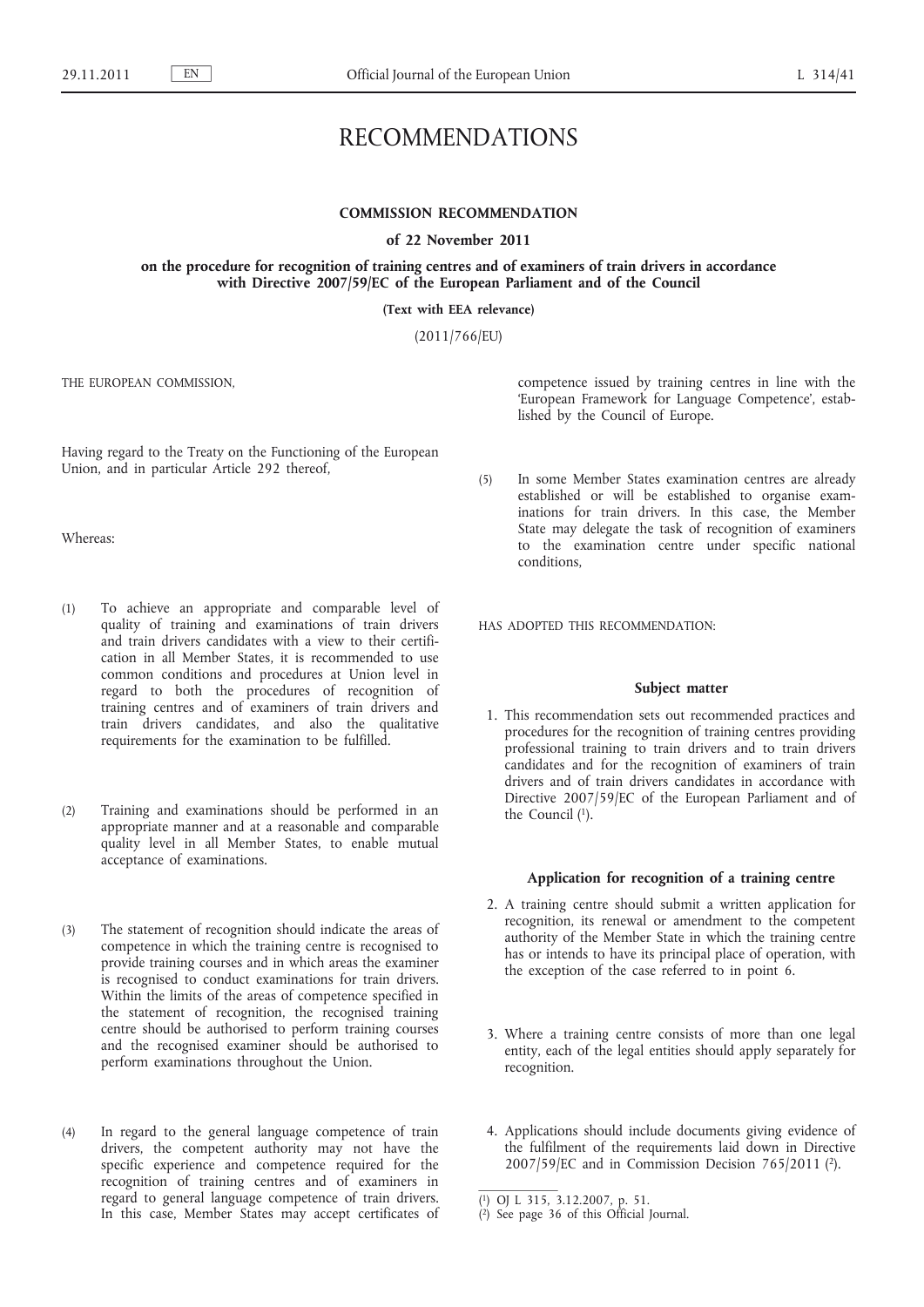- 5. Applications should specify the training tasks for which the applicant applies for a recognition. The application may refer to training tasks belonging to one or more areas of competence. It should be structured in line with the following areas of competence:
	- (a) general professional knowledge in accordance with Annex IV to Directive  $2007/59$ /EC;
	- (b) professional knowledge relating to rolling stock in accordance with Annex V to Directive 2007/59/EC;
	- (c) professional knowledge of infrastructure in accordance with Annex VI to Directive 2007/59/EC;
	- (d) linguistic knowledge in accordance with Annex VI to Directive 2007/59/EC (general linguistic knowledge and/or specific communication and terminology for rail operations and safety procedures).
- 6. A training centre which has its principal place of operation in another Member State than the Member State where an infrastructure is located, may be recognised by the competent authority of the Member State where the infrastructure is located.
- 7. Where an applicant applying for recognition of training tasks related to infrastructure knowledge has been already recognised in accordance with this Recommendation and Decision 765/2011 by a competent authority of a Member State, the competent authorities of other Member States should limit their assessment to the requirements that are specific to the training on the infrastructure in question and should refrain from assessing aspects which were already assessed in the course of the previous recognition.

# **Issue of statement of recognition of a training centre**

- 8. The competent authority should issue a statement of recognition not later than 2 months after receiving all necessary documents.
- 9. The competent authority should make its decision on the application based on the applicant's ability to demonstrate how independence, competence and impartiality are ensured.
- 10. A statement of recognition should contain the following information:
	- (a) name and address of the competent authority;
	- (b) name and address of the training centre;
- (c) the training tasks for which the training centre is entitled to provide training courses in accordance with point 5;
- (d) identification number of the training centre provided in accordance with point 15;
- (e) date of expiry of the statement of recognition.

# **Validity, amendment, renewal of statement of recognition of a training centre**

- 11. A statement of recognition of a training centre should be valid for 5 years. The competent authority may shorten the duration of validity regarding all or part of the training tasks specified in the statement of recognition in reasoned cases.
- 12. A training centre holding a valid statement of recognition may at any time apply to extend the scope of training tasks. An amended statement of recognition should be issued based on the appropriate supplementing documents provided by the applicant. In this case the expiry date of the amended statement of recognition should not be affected.
- 13. Where requirements for one or more training tasks specified on the statement of recognition are no longer fulfilled, the recognised training centre should immediately cease to provide training regarding the tasks concerned and inform in writing the competent authority which issued the statement of recognition. The competent authority should evaluate the information and issue an amended statement of recognition. In this case the expiry date of the statement of recognition should not be affected.
- 14. A statement of recognition should be renewed on request of the training centre and should be issued under the same conditions as an initial statement of recognition. The competent authority may establish a simplified procedure where the conditions for recognition remain unchanged. Records of training activities performed during the previous 2 years should be submitted. Where the previous period of validity was shortened to less than 2 years in accordance with point 11, records for the whole period should be submitted.

# **Register of training centres**

15. In the register referred to in Article 20(3) of Directive 2007/59/EC, each recognised training centre should be identified by an individual identification number. The identification number should be based on national provisions, however, it should include the short name of the Member State where the training centre is recognised.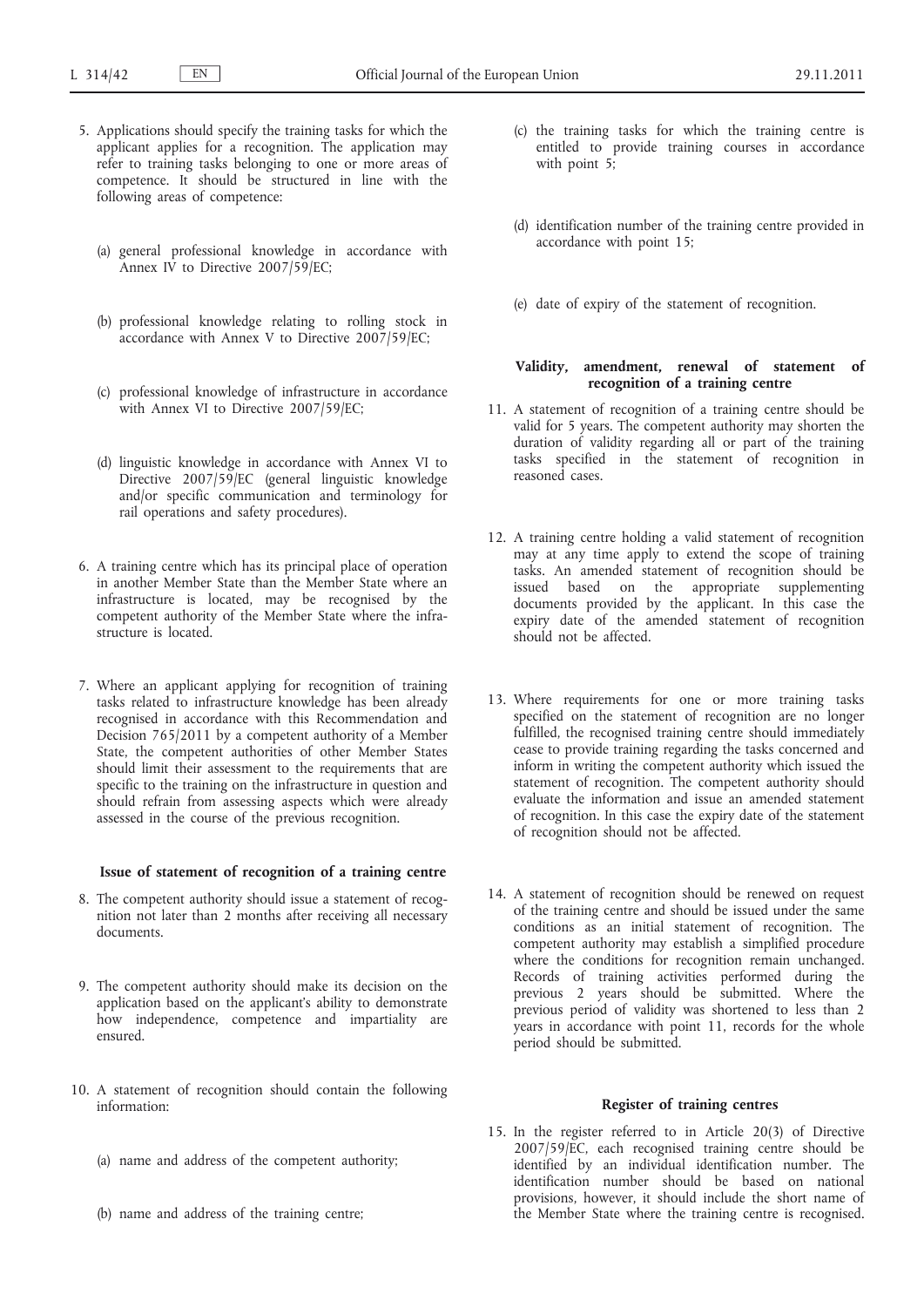- 16. The register should contain at least the following information:
	- (a) name and address of the recognised training centre;
	- (b) the training tasks for which the training centre is recognised to provide training courses, referring to the relevant Annexes to Directive 2007/59/EC;
	- (c) the identification number;
	- (d) date of expiry of the statement of recognition;
	- (e) contact information.
- 17. In order to keep the register up-to-date, recognised training centres should inform the competent authority that issued the statement of recognition of any change concerning data published in the register. National provisions may require additional data to be stored in the register and information on change of those data.

#### **Suspension and withdrawal of recognition**

- 18. Where assessment or supervision activities performed by the competent authority or Member State in conformity with Articles 26, 27 or 29 of Directive 2007/59/EC provide evidence that a training centre fails to meet the requirements for recognition, the competent authority should withdraw or suspend the respective statement of recognition.
- 19. If a competent authority finds that a training centre recognised by the competent authority of another Member State does not fulfil the obligations of Directive 2007/59/EC and of Decision 765/2011 they should inform the competent authority in the other Member State that issued the statement of recognition. The competent authority which issued the statement of recognition should check this information within 4 weeks and inform the requesting competent authority of the results of its checks and decisions.
- 20. Where the competent authority finds that the training centre no longer meets the requirements for recognition, the competent authority should withdraw or suspend the statement of recognition.

# **Appeal procedure**

21. The competent authority should promptly inform the training centre in writing of the reasons for its decisions.

- 22. In case of suspension or withdrawal the competent authority should clearly inform the training centre regarding the requirements that are no longer fulfilled. The competent authority may, before suspension or withdrawal becomes effective, provide a notice period within which the training centre may adapt its practices in order to meet the requirements for recognition. It should inform the training centre of the appeal procedure set up to allow the training centre concerned to request a review of the decision.
- 23. The competent authority should ensure that an administrative appeal procedure is set up to allow the training centre concerned to request a review of disputed decisions.

# **Training centres providing language training**

- 24. In regard to the training on general language competence, a Member State may acknowledge the applicant as a training centre on the base of a certificate which confirms the competence of the applicant to provide training on general language. This competence should be in line with the principles and methodology of the 'European Framework for Language Competence' established by the Council of Europe (1). The Member State may lay down supplementary provisions to specify the use of this option taking into account national practice regarding the certification of all language training centres.
- 25. In regard to the training on specific communication and terminology for rail operation and safety procedures, recognition in accordance with the provisions of this Recommendation should be required. Applications for recognition as a training centre providing training on specific communication and terminology for rail operation and safety procedures should be submitted to the competent authority of the Member State where the infrastructure, to which the communication and terminology refer, is located.

#### **Application for recognition as an examiner**

- 26. An applicant applying for recognition as an examiner should submit a written application to the competent authority of the Member State concerned.
- 27. Where an application concerns recognition as an examiner for infrastructure knowledge, including route knowledge and operation rules, the competent authority of the Member State where the infrastructure is located is responsible for recognition.

<sup>(</sup> 1) *Common European Framework of Reference for Languages: Learning, Teaching, Assessment*, 2001 (Cambridge University Press for the English version  $-$  ISBN 0-521-00531-0). Also available on the Council of Europe website: [http://www.coe.int/T/DG4/Portfolio/](http://www.coe.int/T/DG4/Portfolio/documents/Common%20European%20Framework%20hyperlinked.pdf) [documents/Common%20European%20Framework%20hyperlinked.](http://www.coe.int/T/DG4/Portfolio/documents/Common%20European%20Framework%20hyperlinked.pdf) [pdf](http://www.coe.int/T/DG4/Portfolio/documents/Common%20European%20Framework%20hyperlinked.pdf)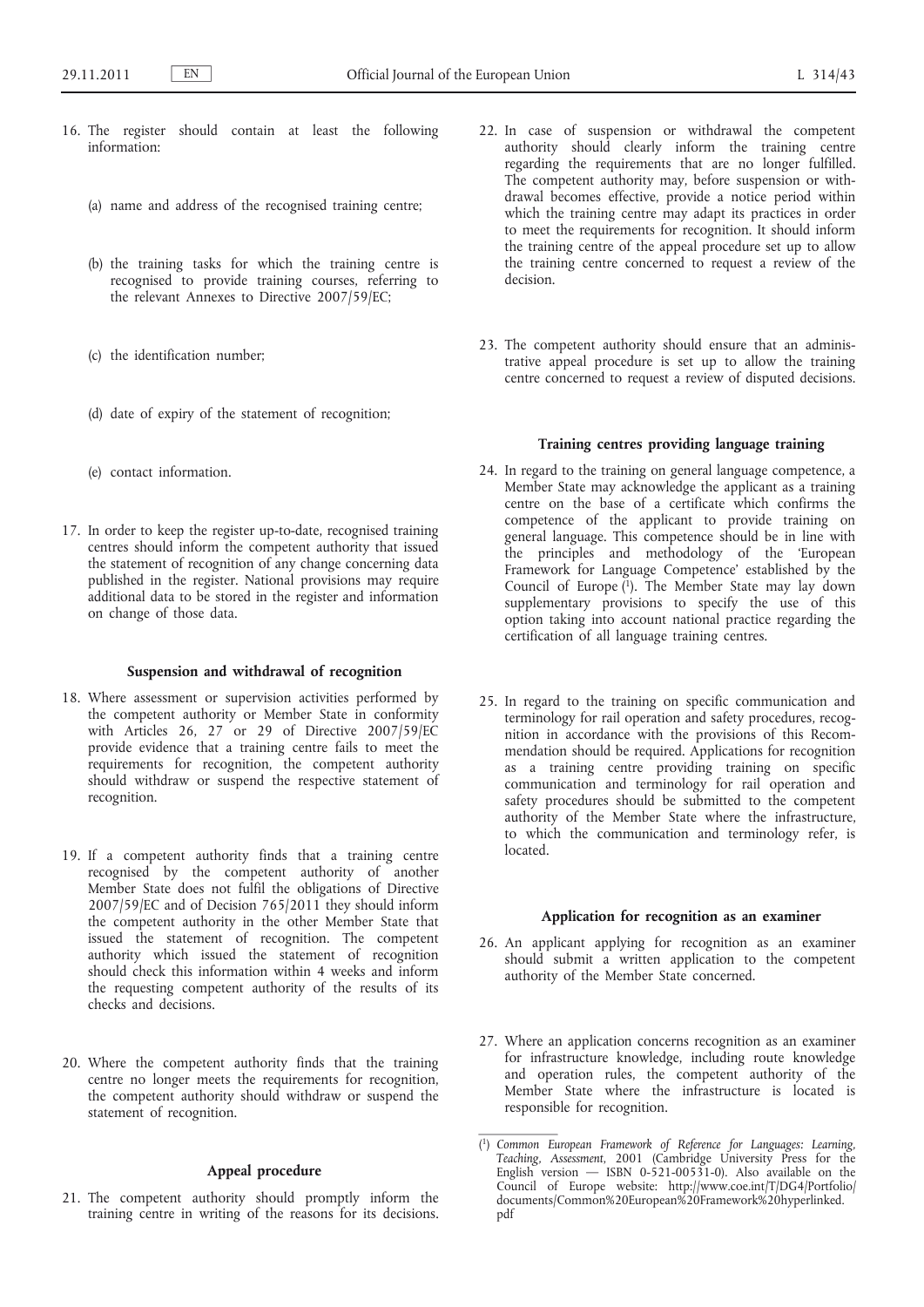- 28. An application may also be submitted on behalf of the applicant by his or her employer.
- 29. Applications should include documents giving evidence of the fulfilment of the requirements laid down in Directive 2007/59/EC and in Decision 765/2011.
- 30. Applications should specify the area(s) of competence for which recognition as an examiner is applied for. The application may refer to one or more areas of competence. It should be structured in line with the following areas of competence:
	- (a) general professional knowledge in accordance with Annex IV to Directive  $2007/59$ /EC;
	- (b) professional knowledge relating to rolling stock in accordance with Annex V to Directive 2007/59/EC;
	- (c) professional knowledge relating to infrastructure in accordance with Annex VI to Directive 2007/59/EC;
	- (d) linguistic knowledge in accordance with Annex VI to Directive 2007/59/EC (general linguistic knowledge and/or specific communication and terminology or rail operations and safety procedures).

## **Issue of statement of recognition for an examiner**

- 31. The competent authority should evaluate all documents submitted by the applicant. Where all requirements are fulfilled it should issue a statement of recognition as soon as possible and not later than 2 months after receiving all necessary documents.
- 32. A statement of recognition should contain at least the following information:
	- (a) name and address of the competent authority;
	- (b) name or names, address and date of birth of the applicant; the place of birth of the applicant may be included in the statement of recognition on an optional basis;
	- (c) the area(s) of competence for which the examiner is entitled to perform examinations;
- (d) the languages in which the examiner is recognised to conduct examinations;
- (e) the identification number of the examiner provided in accordance with point 10(d);
- (f) date of expiry of the statement of recognition.

# **Validity, amendment, renewal of statement of recognition for an examiner**

- 33. A statement of recognition of an examiner should be valid for 5 years. The competent authority may shorten the duration of validity regarding all or part of the competence areas specified on the statement of recognition in reasoned cases.
- 34. The holder of a valid statement of recognition may at any time apply for amendment aiming to add area(s) of competence. An amended statement of recognition should be issued based on appropriate supplementing documents provided by the applicant. The expiry date of an amended statement of recognition should not be affected.
- 35. In case of developments that require an amendment of the statement of recognition because requirements for one or more areas of competence specified on it are no longer fulfilled the recognised examiner should immediately cease conducting examinations in those areas of competence and inform in writing the competent authority. The competent authority should evaluate the information and issue an amended statement of recognition. The expiry date of an amended statement of recognition should not be affected.
- 36. A statement of recognition should be renewed on request of the examiner and should be issued under the same conditions as an initial statement of recognition. The competent authority may establish a simplified procedure where the conditions for previous recognition have stayed unchanged. In any case examiners applying for renewal should submit records of the competence they have received during the previous period of validity and of examination activities performed during the last 2 years. Where the previous period of validity was shortened to less than 2 years in accordance with point 33, records of the whole period should be submitted respectively.

#### **Register of examiners**

37. In the register referred to in Article 20(3) of Directive 2007/59/EC, each examiner should be identified by an individual identification. The identification number should be based on national provisions; however, it should include the short name of the Member State where the examiner is recognised.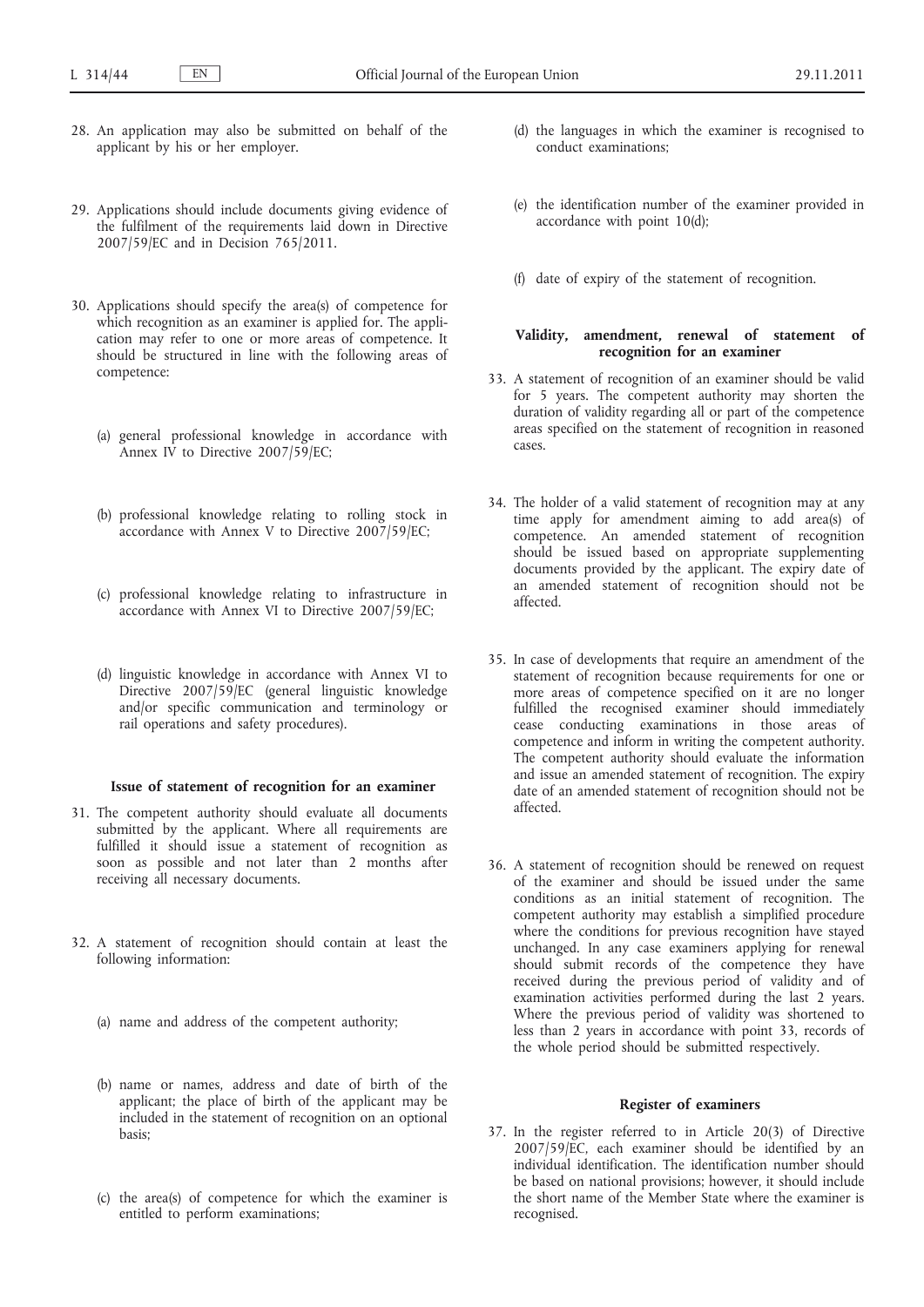- 38. The register should contain at least the following information:
	- (a) name, address, date of birth of the recognised examiner;
	- (b) the area(s) of competence for which the examiner is recognised to conduct examinations;
	- (c) the language(s) in which the examiner is recognised to conduct examinations;
	- (d) the identification number of the examiner provided in accordance with point 37;
	- (e) where an employer applies on behalf of the examiner in accordance with point 28, the name and address of the employer (in other cases the name and address of an employer of the examiner may be included on an optional basis);
	- (f) date of expiry of the statement of recognition;
	- (g) contact information.
- 39. In order to keep the register up-to-date, a recognised examiner or his or her employer should inform the authority that has issued the statement of recognition about any change concerning data contained in the register. National provisions may foresee additional data to be stored in the register and information on change regarding those data.
- 40. Data referred to in point 38(a), (b) and (c) should be made publicly accessible. Other data listed in point 38 should be made public in accordance with national provisions on personal data protection.

# **Suspension and withdrawal of recognition**

- 41. Where assessment or supervision activities performed by the competent authority in conformity with Articles 26, 27 or 29 of Directive 2007/59/EC give evidence that an examiner fails to meet the requirements for recognition, the competent authority should withdraw or suspend the statement of recognition.
- 42. If a competent authority finds that an examiner recognised by the competent authority of another Member State does not satisfy one or more requirements of the Directive

2007/59/EC and of Decision 765/2011, they should inform the competent authority in the Member State that issued the statement of recognition and require the appropriate checks by this latter.

43. If the competent authority of this latter Member State finds that the examiner no longer meets the requirements, it should withdraw or suspend the statement of recognition, promptly inform the examiner in writing of the reasons for its decisions and notify its decision to the competent authority which informed of the failure to meet the requirements.

# **Appeal procedure**

- 44. The competent authority should promptly inform the examiner in writing of the reasons for its decisions.
- 45. In case of suspension or withdrawal the competent authority should provide clear information on the requirements that are no longer fulfilled. The competent authority may, before suspension or withdrawal becomes effective, provide a notice period within which the examiner may adapt its practices in order to meet the requirements for recognition.
- 46. The competent authority should ensure that an administrative appeal procedure is set up allowing applicants or examiners to request a review of disputed decisions.

#### **Examiners assessing language competence**

- 47. In regard to the examining of general language competence and to acknowledge the applicant as an examiner, a Member State may recognise the applicant on the basis of a certificate, issued in conformity with common practice on the language training sector. This certificate should confirm the competence of the applicant to conduct examinations in line with principles and methodology of the 'European Framework for Language Competence' established by the Council of Europe. The Member State may lay down supplementary provisions to specify the use of this option taking into account national practice regarding the certification of language competence of examiners.
- 48. In regard to the examining of competence on specific communication and terminology for rail operation and safety procedures, recognition in accordance with the provisions of this Recommendation should be required. Applications for recognition as an examiner for the purpose of conducting examinations concerning specific communication and terminology for rail operation and safety procedures should be submitted to the competent authority of the Member State where the infrastructure, to which the communication and terminology refer, is located.